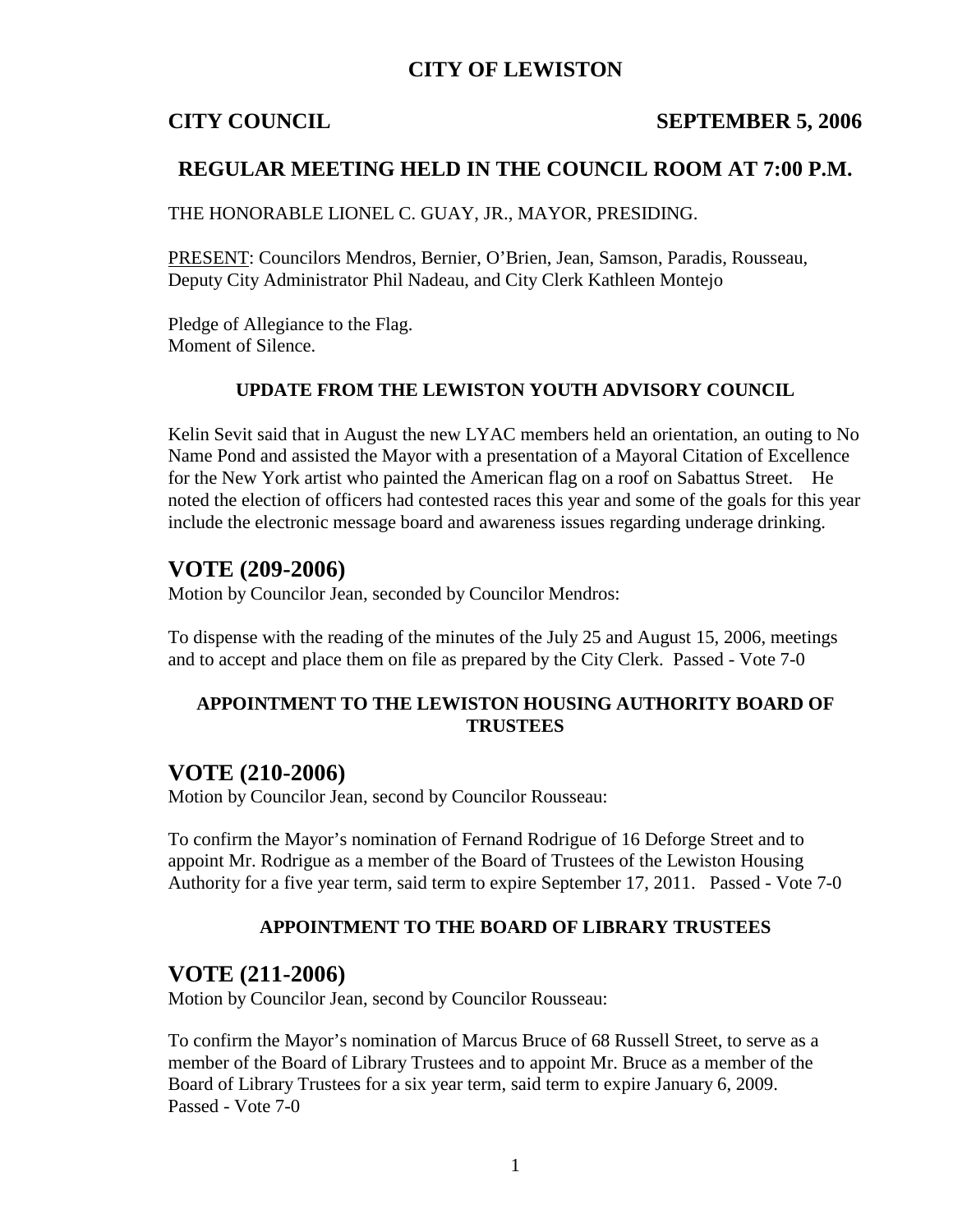# **AUTHORIZATION TO ACCEPT TRANSFER OF FORFEITURE FUNDS**

# **VOTE (212-2006)**

Motion by Councilor Jean, second by Councilor Rousseau:

That pursuant to Title 15, Maine Revised Statutes Annotated, Section 5824(3) and Section 5822(4)(A), the City Council hereby acknowledges and approves of the transfer of forty percent (less administrative fees) of \$5,290,or any portion thereof, in the case of US Department of Justice Drug Enforcement Administration vs. Mark Atwater, CD-05-0021 and 06-DEA-470837. Being funds forfeited pursuant to court process. It is further acknowledged that these funds shall be credited to the 'City of Lewiston Drug Enforcement Program', funds to be deposited in Account No. 590-3514050 at People's Heritage Bank. Passed - Vote 7-0

### **APPROVAL FOR THE LEWISTON FARMER'S MARKET ASSOCIATION TO PLACE TEMPORARY DIRECTIONAL SIGNS IN THE PUBLIC RIGHT OF WAY**

# **VOTE (213-2006)**

Motion by Councilor Jean, second by Councilor Rousseau:

To authorize the Lewiston Farmer's Market Association to place five temporary, directional signs in the public right of ways, three on traffic islands, at the intersections of Lincoln Street and Main Street, Main Street and Lisbon Street, and Sabattus Street and Hammond Street and to authorize the placement of two additional signs at the corner of Park Street and Pine Street by City Hall and at the corner of Ash Street and Park Street, from 10am to 8pm on Tuesdays until October 31, during the days the market is operating. Passed - Vote 7-0

## **APPROVAL FOR THE GREEK FESTIVAL TO PLACE ONE DIRECTIONAL SIGN IN THE PUBLIC RIGHT OF WAY**

# **VOTE (214-2006)**

Motion by Councilor Jean, second by Councilor Rousseau:

To authorize the organizers of the Greek Festival to place one temporary, directional sign in the public right of way, on a traffic island, at the intersection of Lisbon Street and Main Street, from September 5 to September 10, 2006. Passed - Vote 7-0

# **AMENDMENT TO THE TRAFFIC SCHEDULE REGARDING PARKING PROHIBITED ON A PORTION OF GODDARD ROAD**

# **VOTE (215-2006)**

Motion by Councilor Jean, second by Councilor Rousseau: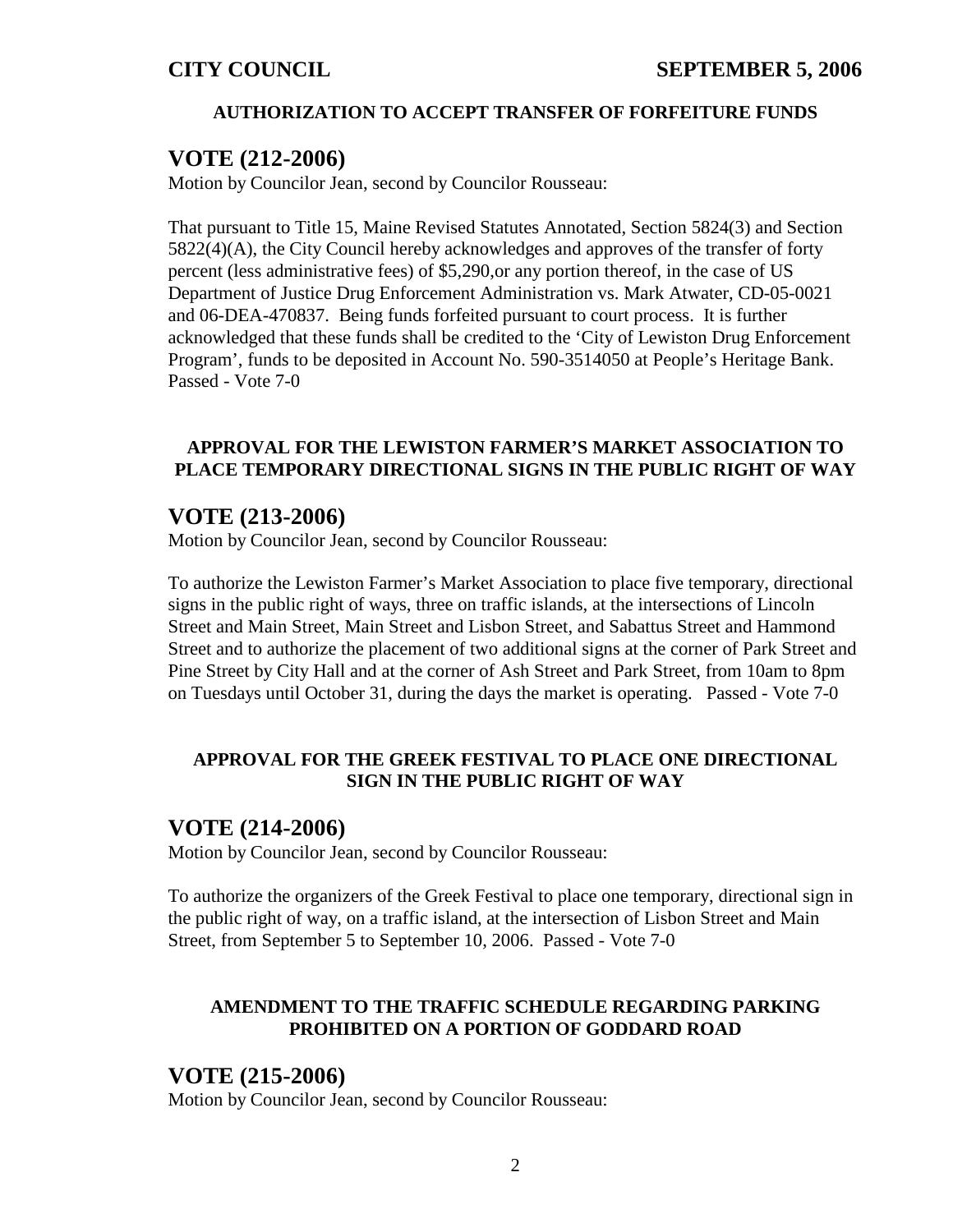# **CITY COUNCIL SEPTEMBER 5, 2006**

To approve the proposed amendments to the Traffic Schedule for a portion of Goddard Road which would prohibit parking on both sides of the street from Alfred A. Plourde Parkway to Atlantis Way, as outlined on the attached vote sheet. Passed - Vote 7-0

### **AMENDMENT TO THE TRAFFIC SCHEDULE REGARDING PARKING PROHIBITED ON A PORTION OF ALFRED A. PLOURDE PARKWAY**

### **VOTE (216-2006)**

Motion by Councilor Jean, second by Councilor Rousseau:

To approve the proposed amendments to the Traffic Schedule for a portion of Alfred A. Plourde Parkway which would prohibit parking on both sides of the street from Pleasant Street to River Road, as outlined on the attached vote sheet. Passed - Vote 7-0

#### **AMENDMENT TO THE TRAFFIC SCHEDULE REGARDING REGULATION OF PARKING TIMES FOR A PORTION OF CANAL STREET**

# **VOTE (217-2006)**

Motion by Councilor Jean, second by Councilor Rousseau:

To adopt the proposed amendments to the Traffic Schedule regarding the regulation of parking times for a portion of Canal Street, as outlined on the attached vote sheet. Passed - Vote 7-0

## **AMENDMENT TO THE TRAFFIC SCHEDULE REGARDING REGULATION OF PARKING TIMES FOR A PORTION OF MAIN STREET**

## **VOTE (218-2006)**

Motion by Councilor Jean, second by Councilor Rousseau:

To adopt the proposed amendments to the Traffic Schedule regarding the regulation of parking times for a portion of Main Street, as outlined on the attached vote sheet. Passed - Vote 7-0

#### **AMENDMENT TO THE TRAFFIC SCHEDULE TO DESIGNATE A HANDICAPPED PARKING SPACE ON MAIN STREET**

#### **VOTE (219-2006)**

Motion by Councilor Jean, second by Councilor Rousseau:

To approve an amendment to the Traffic Schedule for Main Street to designate one handicapped parking space as outlined on the attached vote sheet. Passed - Vote 7-0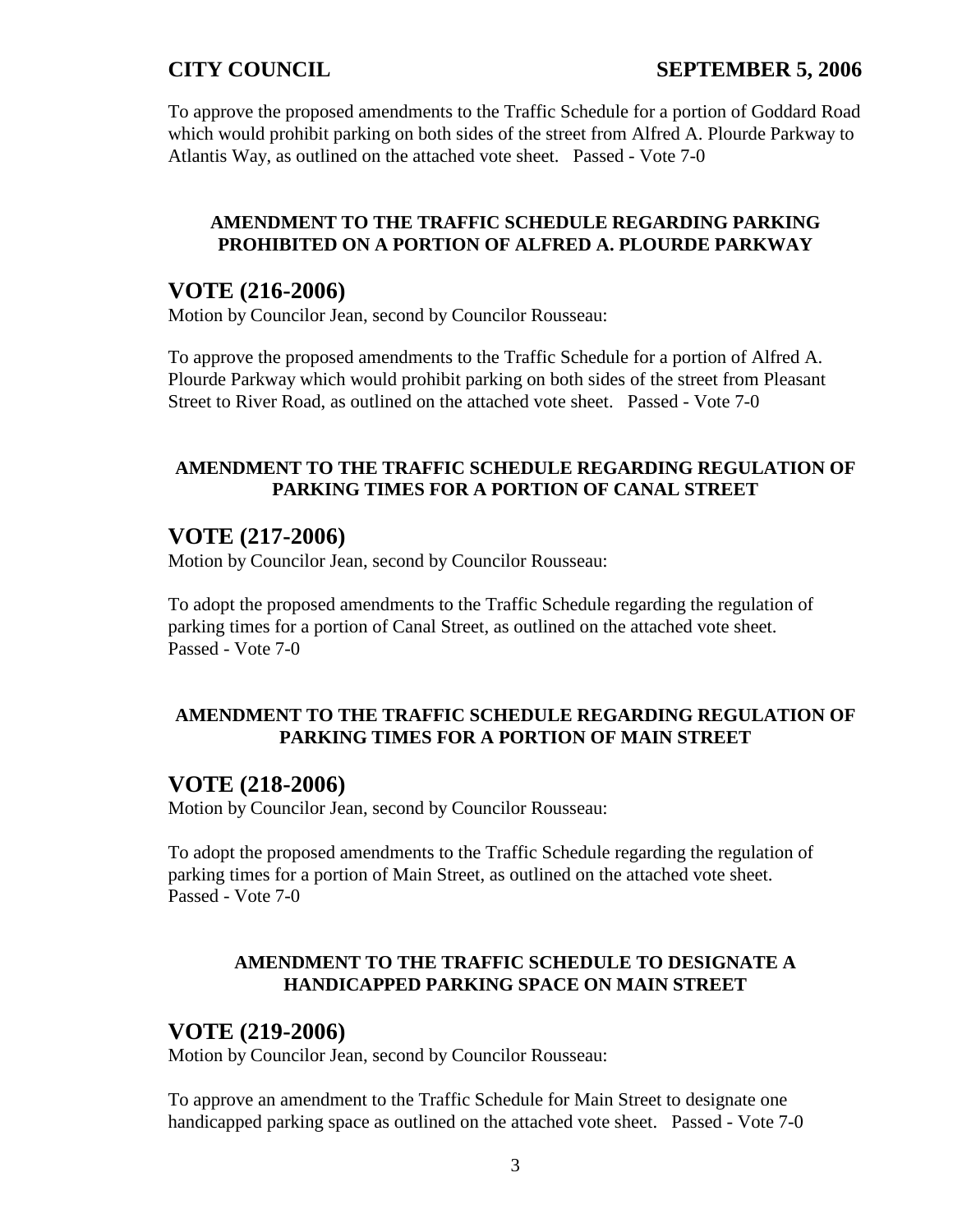## **AMENDMENT TO THE TRAFFIC SCHEDULE TO DESIGNATE TWO HANDICAPPED PARKING SPACES ON CAMPUS AVENUE**

# **VOTE (220-2006)**

Motion by Councilor Jean, second by Councilor Rousseau:

To approve an amendment to the Traffic Schedule for Campus Avenue to designate two handicapped parking spaces as outlined on the attached vote sheet. Passed - Vote 7-0

# **PUBLIC HEARING REGARDING AN AMENDMENT TO THE CITY CHARTER TO ELIMINATE THE PERSONNEL BOARD**

Mayor Guay opened the public hearing for the purpose of receiving citizen input and comment on a proposed amendment to the City Charter to eliminate the Personnel Board, said amendment will be on the November 7, 2006 municipal ballot. No members of the public spoke for or against this item. Mayor Guay then closed the hearing.

## **PUBLIC HEARING AND FIRST PASSAGE REGARDING AN AMENDMENT TO THE LAND USE CODE TO ADD TWO ASSOCIATE MEMBERS TO THE HISTORIC PRESERVATION REVIEW BOARD**

Mayor Guay opened the public hearing. No members of the public spoke for or against this item. Mayor Guay then closed the hearing.

# **VOTE (221-2006)**

Motion by Councilor O'Brien, second by Councilor Jean:

That the proposed amendments to Appendix A, Article XV "Historic Preservation Review Board", of the City Zoning and Land Use Code, concerning the addition of two associate members to the Board, receive first passage by a roll call vote and that the public hearing on said ordinance be continued to the meeting of September 19, 2006 for final passage. Passed - Vote 7-0

## **PUBLIC HEARING REGARDING ADOPTION OF BOND RESOLUTION FOR A PUBLIC IMPROVEMENT BOND ISSUE REGARDING THE SMALL WATER MAIN REPLACEMENT PROGRAM**

Mayor Guay opened the public hearing. No members of the public spoke for or against this item. Mayor Guay then closed the hearing.

# **VOTE (222-2006)**

Motion by Councilor Jean, second by Councilor Samson: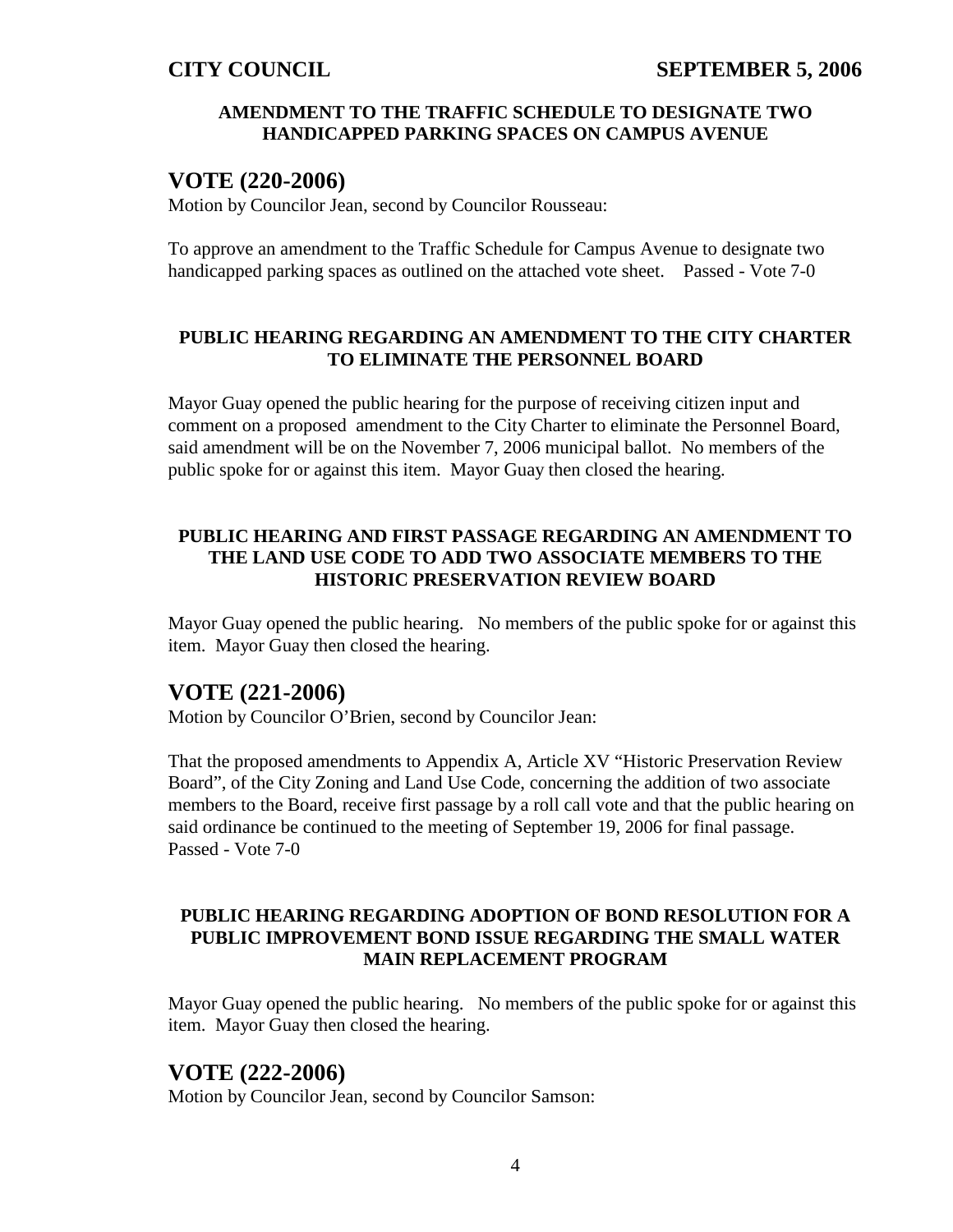To approve the attached Bond Resolution to finance the public improvements regarding the Small Water Main Replacement Program through a Bond Issue in the amount of \$30,000:

Ordered, That \$30,000 be appropriated to finance the Small Water Main Replacement Program.

Further Ordered, That to meet this appropriation, \$30,000 shall be raised by a Public Improvement Bond Issue;

Further Ordered, That the City Council instruct the Finance Director to advertise for bids for \$30,000 Public Improvement Bonds; to award the loan; and to employ Palmer & Dodge to furnish the legal opinion for the same; provided that in the alternative, the Finance Director is authorized to award the loan to the Maine Municipal Bond Bank;

Further Ordered, That the bonds shall be signed by the City Treasurer and Mayor;

Further Ordered, That the date, maturities, denominations, interest rate or rates, places or places of payment, form or other details of the bonds and of the provisions for the sale thereof shall be determined by the Finance Director;

Further Ordered, That bonds issues hereunder may be subject to call for redemption on such terms as may be determined by the Finance Director. Passed - Vote 7-0

# **GRANTING OF AN EASEMENT ON MILL STREET TO BATES MILL LLC FOR CONSTRUCTION OF STAIRS FOR MILL NUMBER 2 WING AND STOREHOUSE**

# **VOTE (223-2006)**

Motion by Councilor Jean, second by Councilor Samson:

Be It Ordered, that the City Council shall authorize the City Administrator to sign all documents and agreements on behalf of the City to grant an easement on a portion of city owned land in the public right of way along Mill Street, and to execute a Quitclaim Deed without Covenant, to Bates Mill, LLC, for an easement along that portion of land on Mill Street, as described in the Deed, and to hereby grant, allow and establish this portion of land as an easement to Bates Mill, LLC, and that the City Administrator be and hereby is authorized to make, execute and deliver other such documents as he, in his discretion, may deem necessary or convenient to the accomplishment of such transaction. Passed - Vote 7-0

# **REQUEST TO PURCHASE THE CITY OWNED PROPERTY AT 64 NO NAME POND ROAD**

Steven Herrin of 66 No Name Pond Road submitted a request to the city to purchase the city owned land at 64 No Name Pond Road. He noted he is an abutter to the property and he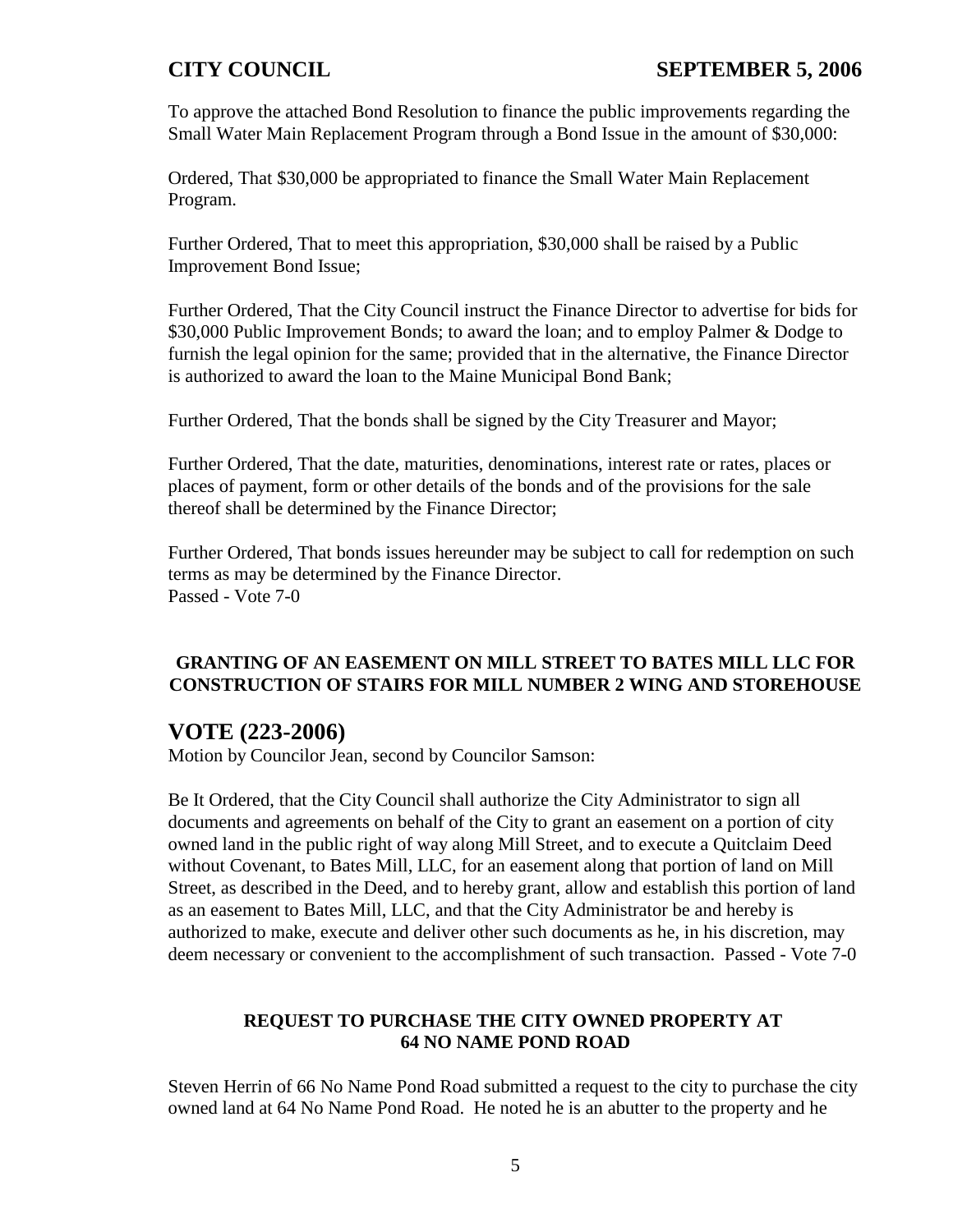wishes to expand his current camp building into a year round house on the property, as well as maintain the back portion of the 64 No Name Pond Road property as conservation land. Mr. Herrin stated he recently purchased a deed for the property at 64 No Name Pond Road and believes property belongs to him and is not owned by the city.

Councilor O'Brien noted the only complete body of water in the city is No Name Pond and anytime the Council has an opportunity to acquire or retain land that abuts this Pond, it should do so for conservation purposes. Councilor Bernier echoed these comments. City Planner David Hediger noted the Planning Board voted previously to recommend the Council retain the entire parcel of land for conservation land and to not sell the property, citing the objectives of the Comprehensive Plan as well as Council's past action to retain this and other parcels for conservation land.

# **VOTE (224-2006)**

Motion by Councilor Bernier, second by Councilor Samson:

To retain the city owned property at 64 No Name Pond Road. Passed - Vote 7-0

# **AUTHORIZATION FOR DEMOLITION OF CITY OWNED PROPERTY AT 308 LISBON STREET**

Brian Banton of 27 Spruce Street asked why the City wanted to tear the building down, noting a building standing is more valuable than an empty lot, and suggested the Council consider this an opportunity to preserve the building. He reminded the Council that parcels where previous buildings once stood and are now demolished, such as the Ritz Café and the St. Dom's High School, are still vacant pieces of land and are unsightly and unused at this point. He suggested retaining the building at 308 Lisbon Street rather than having another vacant lot. Doug Pappa of Pine Street recommended to the Council the police use the area as a staging area for large events, since the land abuts the police station.

Deputy City Administrator Phil Nadeau outlined the City's history of retaining, renovating and restoring historical buildings in town such as the Bates Mill complex, Music Hall and the Pontiac Building. Councilor Rousseau commented on the liability to the City to have a vacant building on a site.

# **VOTE (225-2006)**

Motion by Councilor Jean, second by Councilor Samson:

To authorize the demolition and removal of the city owned building located at 308 Lisbon Street and to authorize the City Administrator to initiate the process to proceed with the demolition of said building. Passed - Vote 7-0

## **PRESENTATION OF RESULTS AND FINDINGS FROM THE TEST OF A SPEED TABLE (RAISED CROSSWALK) ON COLLEGE STREET IN FRONT OF PETTINGILL ELEMENTARY SCHOOL**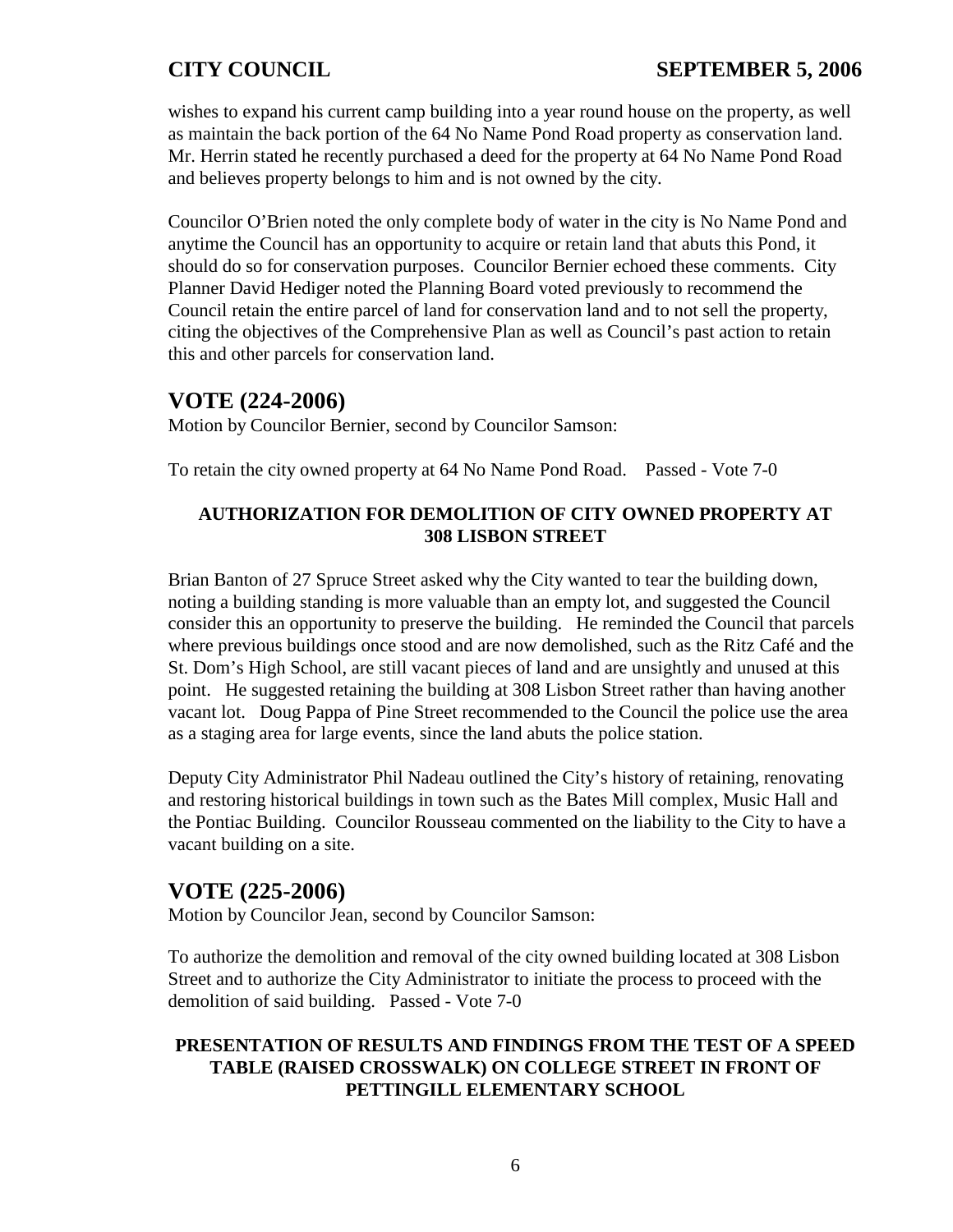Since Public Works Director Paul Boudreau was unable to attend this meeting, this item was postponed to the September 19 Council meeting.

## **AUTHORIZATION FOR THE INSTALLATION OF A SPEED TABLE (RAISED INTERSECTION) AT THE INTERSECTION OF COLLEGE STREET AND MOUNTAIN AVENUE**

Motion by Councilor Jean, second by Councilor Samson:

To authorize the Public Works Department to install a speed table (raised intersection) on College Street, at the intersection of College Street and Mountain Avenue.

Councilor Bernier requested to have information from the Police Department regarding any activity in the police log regarding this area of College Street, such as any speeding issues and so forth, to see if a raised crosswalk is merited in this location. Councilor O'Brien noted that neighbors were not notified of this meeting regarding this item. Director of Public Services Dave Jones stated that Bates College requested the raised crosswalk for increased pedestrian safety and will also pay for and install the raised crosswalk. Bob Bremm, Director of the Physical Plant for Bates College, stated this project went through the Planning Board view and was also reviewed by the Fire Department. Since Public Works Director Paul Boudreau was unable to attend this meeting, the Council suggested continuing this item to the next Council meeting.

# **VOTE (226-2006)**

Motion by Councilor Bernier, second by Councilor Mendros:

To continue this item to the September 19, 2006 Council meeting. Passed - Vote 7-0

# **UPDATE ON THE CITY'S PURCHASING CARD PROGRAM AND REQUEST FOR APPROVAL OF PROGRAM EXTENSION**

Finance Director Richard Metivier and Purchasing Director Norman Beauparlant made a presentation to the Council regarding the new purchasing card program, which was implemented about one year ago. It was noted there has been a savings of approximately \$50,000 to the City and very little to no abuse of the cards. It was recommended to continue with the purchasing card program.

# **VOTE (227-2006)**

Motion by Councilor Samson, second by Councilor Jean:

To approve Section 3.4.2 "Purchasing Card Program" of the City's Purchasing Policy, Policy Manual Number 46. Passed - Vote 7-0